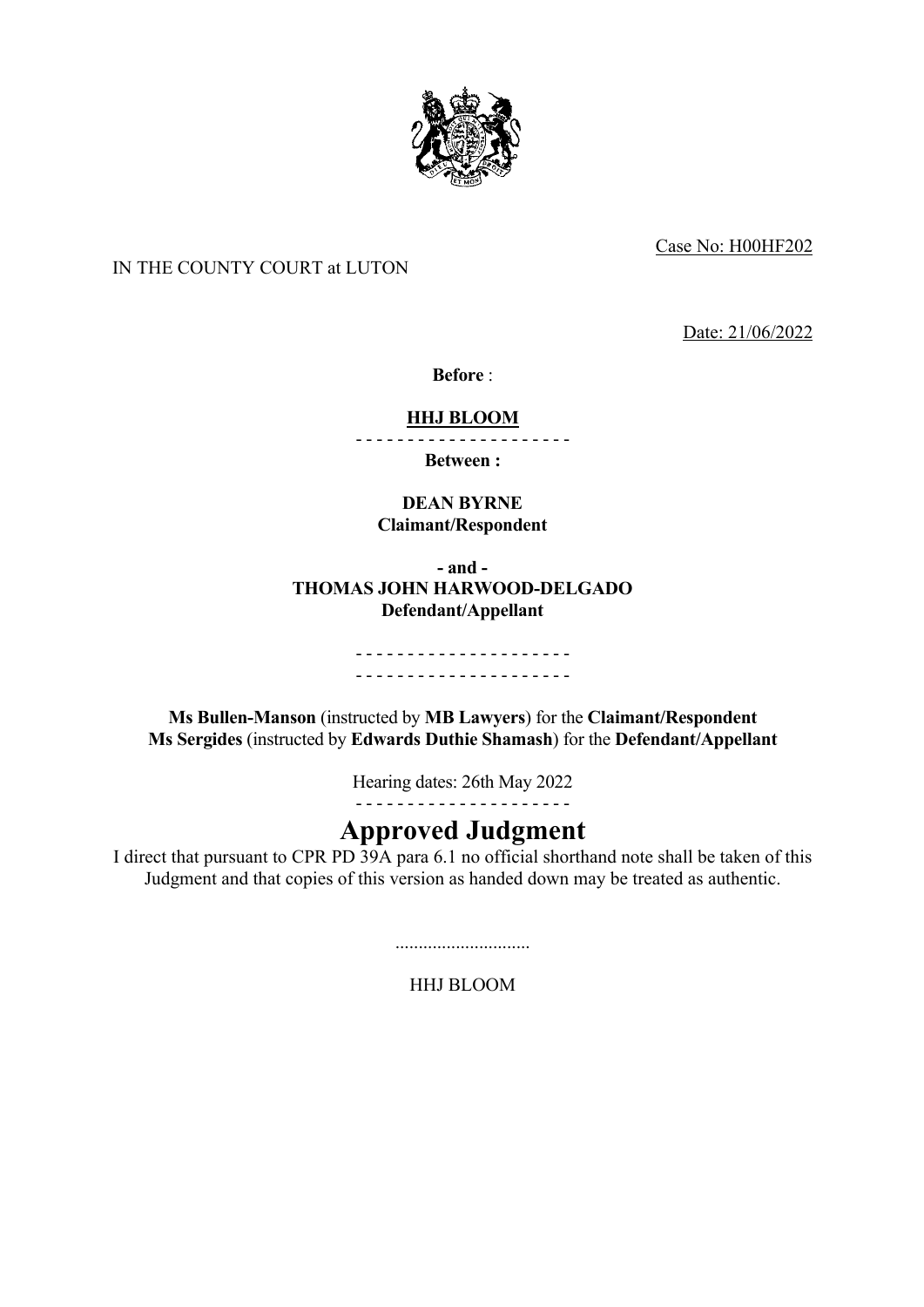# **HHJ BLOOM :**

- 1. This is a reserved judgment in respect of a decision of DDJ Wright. She ordered possession on 5th January 2022 and gave permission to appeal. The sole issue is a legal issue regarding service of a section 21 notice in respect of an Assured Shorthold Tenancy (AST). The defendant, Mr Delgado, appeals against the decision on a point of law.
- 2. Counsel Ms Sergides and Ms Bullen-Manson were eloquent before me and of huge assistance.
- 3. The issue on this appeal was whether the failure to obtain a gas safety record (GSR) before the tenant took up occupation was fatal to use of section 21 of the Housing Act 1988 (HA 1988). In other words, was the landlord, Mr Byrne, prevented from using the "no fault" procedure to end the AST? I pause there to say some may have considered this matter was resolved by the case of *Trecarrell House Ltd v Rouncefield* [2020] HLR 39. However, that case was materially different to the facts of this case. In *Trecarrell House* there was a GSR but it was served late. In this case, the issue is what happens if there is no GSR until after the tenant moves into occupation.
- 4. The background to this case is that Mr Delgado took up occupation of 2 Bayfordbury Mansion, Lower Hatfield Road, Hertford, SG13 8RE (the premises) pursuant to an AST on  $23^{\text{rd}}$  August 2019. The AST was dated  $19^{\text{th}}$  August 2019. It is accepted that when Mr Delgado signed the paperwork prior to commencement of the tenancy he signed a check list which included that he had a GSR. There is a factual dispute as to whether in fact this was served on him and no copy of it has been produced by either side. This factual issue was not resolved before the DDJ as the case proceeded on the basis that Mr Byrne was entitled to possession, in any event, as he had served a GSR in November 2019 dated 16th September 2019 ie after Mr Delgado moved into the premises. At the same time as Mr Delgado was sent the GSR in November 2019, he was sent the EPC dated 23rd September 2013 and the "How To Rent" leaflet. The factual issue is not before me to resolve. It is agreed that if I find for the tenant, the matter will be remitted and this factual issue will have to be resolved. If I find for the landlord, it was suggested by Ms Bullen-Manson that I should remit the matter in any event. However, that is not realistic in my view as I will have found on the law that the claimant is entitled to possession and there is no good reason to remit the case for a factual matter to be resolved that is academic.
- 5. A further GSR was obtained in October 2020 and sent to Mr Delgado by email on 2nd November 2020.
- 6. On 7th November 2020 the section 21 notice was served. The effect of the section 21 notice, if valid, was to permit the landlord to obtain possession without proof of default by the tenant.
- 7. Particulars of Claim were issued and a defence filed in which the issue of whether Mr Delgado had received a valid GSR at the time the tenancy commenced was raised. The DDJ heard the Counsel for the Claimant and Ms Camp for the Defendant and concluded that she could not distinguish the Court of Appeal judgment in *Trecarrell House* from the current situation. The fact that Mr Delgado had received a GSR that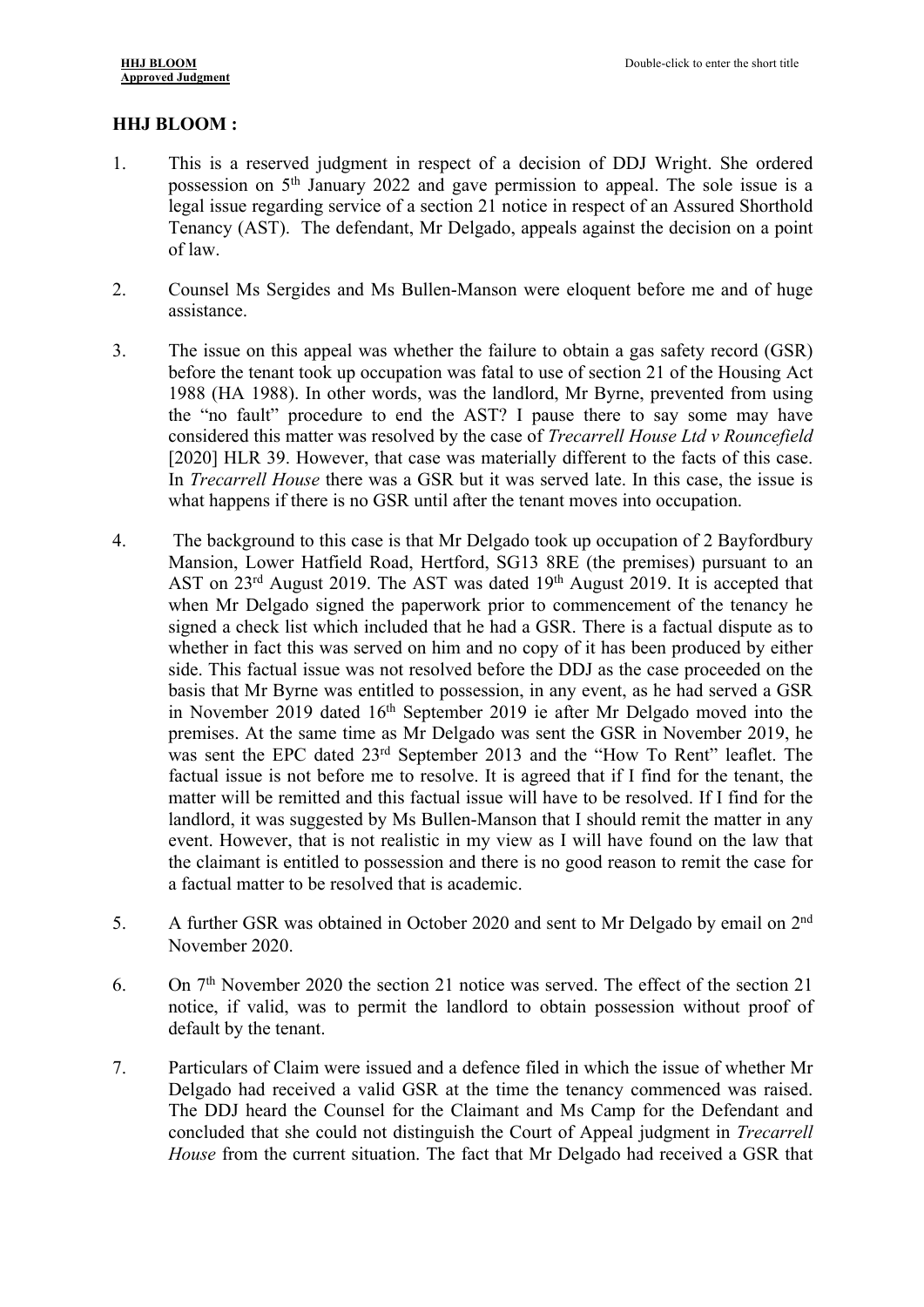was obtained after the tenancy commenced did not mean the section 21 was invalid. The DDJ ordered possession. She did however give permission to appeal.

### **The Law**

- 8. The legal framework is complex and it is clear that some of the legislative provisions are not as clearly written as they might be. There is the HA 1988 and the regulations made thereunder to consider. But, in addition, I have to also consider the Gas Safety (Installation and Use) Regulations 1998 and how they interplay with the HA 1988 and the regulations made thereunder.
- 9. Sections 21A and 21B of the HA 1988 were brought into effect in October 2015. These sections provide qualifications to the ability of the landlord to serve a section 21 notice. One important qualification that I shall refer to below relates to the requirement that the landlord must have complied with the sections 213 -214 of the Housing Act 2004 relating to protection of a deposit in an authorised tenancy deposit scheme before serving a s21 notice.
- 10. Section 21A provides as follows

S21A Compliance with prescribed legal requirement

- (1) A notice under subsection (1) or (4) of section 21 may not be given in relation to an assured shorthold tenancy of a dwelling house in England at a time when the landlord is in breach of a prescribed requirement.
- (2) The requirements that may be prescribed are requirements imposed on landlord by an enactment and relate to-
	- (a) the condition of dwelling houses or their common parts
	- (b) the health and safety of the occupiers of dwelling-houses or
	- (c ) the energy performance of dwelling houses
- 11. Pursuant to Section 21A(2) the Secretary of State has made the Assured Shorthold Tenancy Notices and Prescribed Requirements (England) Regulations 2015 (the 2015 Regulations). These provide as follows

(1) Subject to paragraph 2, the requirements prescribed for the purposes of section 21A are the requirements contained in

(a) regulation 6(5) of the Energy Performance of Buildings England and Wales Regulations 2012 (requirement to provide an EPC to a tenant or buyer free of charge) and

(b) paragraph (6) or as the case may be paragraph 7 of regulation 36 of the Gas Safety (Installation and Use) Regulations 1988 (requirement to provide tenant with as gas safety certificate)

(2) For the purposes of section 21A the requirement prescribed by paragraph 1(b) is limited to the requirement on a landlord to give a copy of the relevant record to the tenant and the 28 day period for compliance with that requirement does not apply".

12. The Gas Safety (Installation and Use) Regulations (the 1998 Regulations) impose a code regarding installing and use of gas appliances and pipes. The focus of this appeal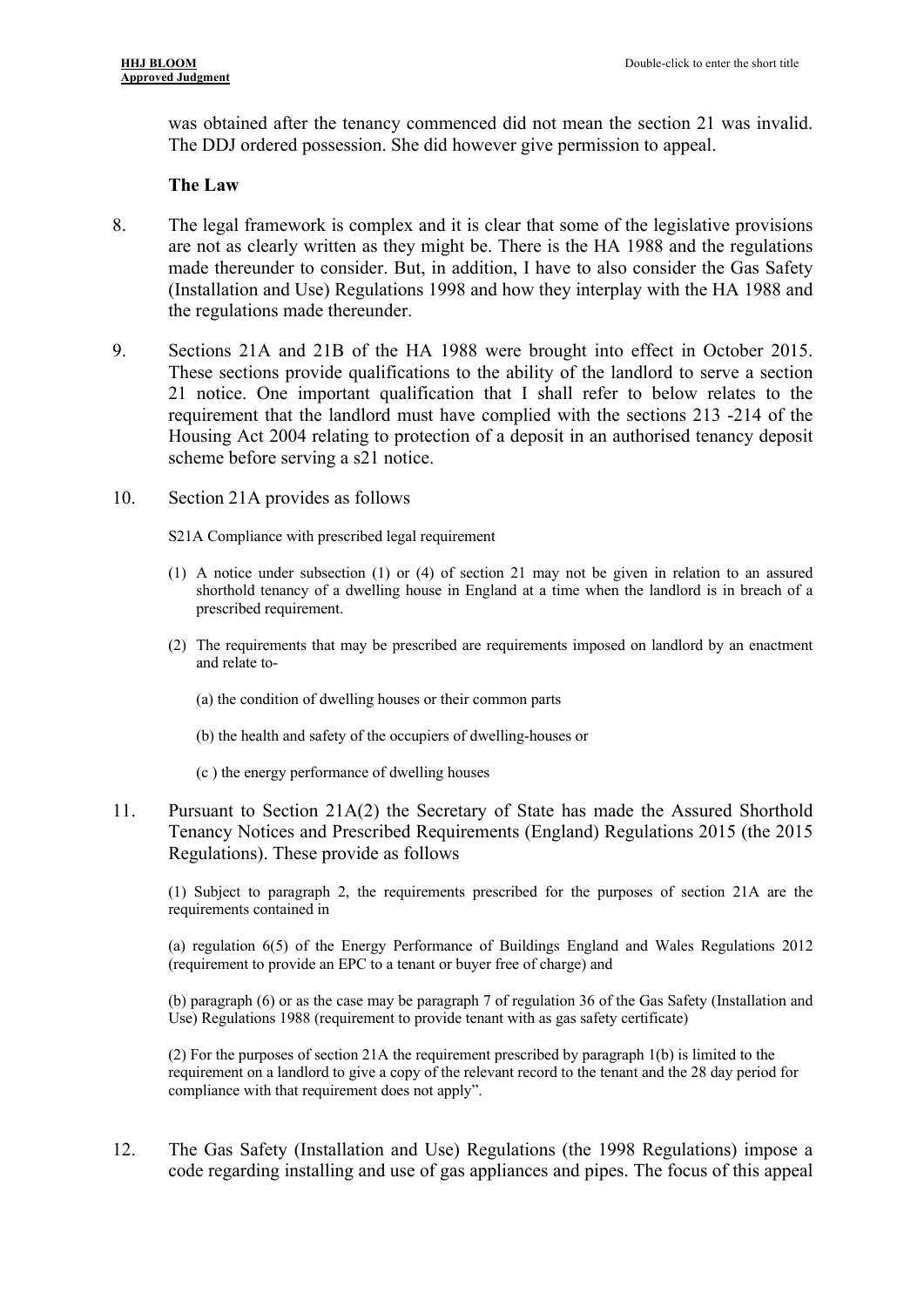is Regulation 36 which sets out the duties of landlords. A "landlord" means (a) in England and Wales—(i) where the relevant premises are occupied under a lease, the person for the time being entitled to the reversion expectant on that lease or who, apart from any statutory tenancy, would be entitled to possession of the premises; and (ii)where the relevant premises are occupied under a licence, the licensor, save that where the licensor is himself a tenant in respect of those premises, it means the person referred to in paragraph (i) above;

A tenant means a person who occupies relevant premises being—(a)in England and Wales—(i)where the relevant premises are so occupied under a lease, the person for the time being entitled to the term of that lease; and(ii)where the relevant premises are so occupied under a licence, the licensee

Regulation 36(3)-(6) provide as follows:

(3) Without prejudice to the generality of paragraph (2) above, a landlord shall—

(a)ensure that each appliance and flue to which that duty extends is checked for safety within 12 months of being installed and at intervals of not more than 12 months since it was last checked for safety (whether such check was made pursuant to these Regulations or not);

(b)in the case of a lease commencing after the coming into force of these Regulations, ensure that each appliance and flue to which the duty extends has been checked for safety within a period of 12 months before the lease commences or has been or is so checked within 12 months after the appliance or flue has been installed, whichever is later; and

(c)ensure that a record in respect of any appliance or flue so checked is made and retained for a period of 2 years from the date of that check, which record shall include the following information—

(i)the date on which the appliance or flue was checked;

(ii)the address of the premises at which the appliance or flue is installed;

(iii)the name and address of the landlord of the premises (or, where appropriate, his agent) at which the appliance or flue is installed;

(iv)a description of and the location of each appliance or flue checked;

(v)any defect identified;

(vi)any remedial action taken;

(vii)confirmation that the check undertaken complies with the requirements of paragraph (9) below;

(viii)the name and signature of the individual carrying out the check; and

(ix)the registration number with which that individual, or his employer, is registered with a body approved by the Executive for the purposes of regulation 3(3) of these Regulations.

(4) Every landlord shall ensure that any work in relation to a relevant gas fitting or any check of a gas appliance or flue carried out pursuant to paragraphs (2) or (3) above is carried out by, or by an employee of, a member of a class of persons approved for the time being by the Health and Safety Executive for the purposes of regulation 3(3) of these Regulations.

(5) The record referred to in paragraph  $(3)(c)$  above, or a copy thereof, shall be made available upon request and upon reasonable notice for the inspection of any person in lawful occupation of relevant premises who may be affected by the use or operation of any appliance to which the record relates.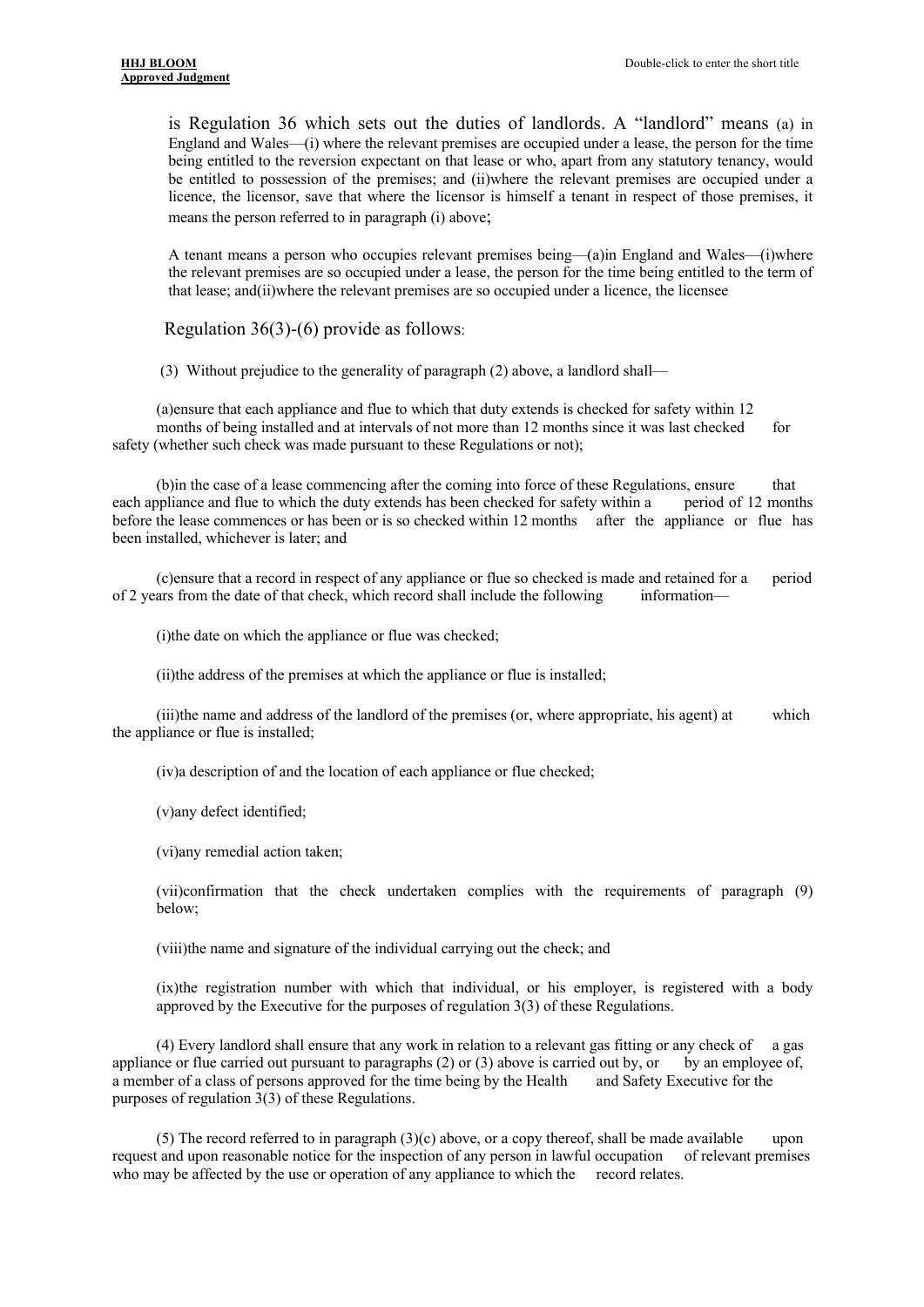(6) Notwithstanding paragraph (5) above, every landlord shall ensure that—

(a)a copy of the record made pursuant to the requirements of paragraph (3)(c) above is given to each existing tenant of premises to which the record relates within 28 days of the date of the check; and

(b)a copy of the last record made in respect of each appliance or flue is given to any new tenant of premises to which the record relates before that tenant occupies those premises save that, in respect of a tenant whose right to occupy those premises is for a period not exceeding 28 days, a copy of the record may instead be prominently displayed within those premises.

- 13. Having set out above the relevant enactments and regulations, I turn to the leading case in this field *Trecarrel House*. This was a majority decision of the Court of Appeal addressing whether late compliance of service of a GSR on a new tenant complied with the prescribed requirements or was fatal. It was accepted by both sides before me that the decision was not binding as the facts in that case related to late service of a GSR that was obtained before the tenant moved in whereas here the issue was the failure to obtain a GSR before the tenant occupied. However, both Counsel accepted that the approach taken by the majority was persuasive and highly relevant to this case.
- 14. I start by referring to the head notes as set out in the WLR and the HLR both of which confirm the ratio as relating to late compliance with a GSR obtained before the tenancy commenced. The HLR states the ratio as being " A landlord may comply with reg 2(1)(b) [2015 regulations] so as to be able to serve a s21 notice by giving the tenant a copy of the certificate **which was in force** before the tenant moved into the property and copies of any subsequent certificates at any time before service of the notice; the fact that the January 2017 certificate had not been given to the tenant until November 2017 did not invalidate the s21 notice" (my emphasis).
- 15. The WLR headnote says the following "that although it was a "prescribed requirement" for a landlord to give a new or existing tenant a copy of the relevant gas safety record, as required by regulation 36(6)(a) or (b) of the Gas Safety (Installation and Use) Regulations 1998 , it was not a "prescribed requirement" that the gas safety record be given to a new tenant prior to the tenant taking up occupation or to an existing tenant within 28 days of the relevant safety check being carried out; that, therefore, where a **landlord failed to give a new tenant a copy of the relevant gas safety record at the beginning of the tenancy** or failed to give an existing tenant a copy of the record within the 28 day period **it would at that point be "in breach of a prescribed requirement" within section 21A(1) of the Housing Act 1988 , but such breach would cease if the landlord made good that failure by giving the tenant a copy of the gas safety record at a later date**; that it followed that, **if a landlord failed to give a new tenant a copy of the latest gas safety record before the tenant took up occupation** or failed to give an existing tenant a copy of a new gas safety record within 28 days of the relevant safety check, the landlord would nevertheless be entitled to serve notice on a tenant under section 21 of the 1988 Act so long as it gave the tenant a copy of **that** gas safety record before serving the section 21 notice; that since the landlord in the present case had made good its failure to give the tenant a copy of the gas safety record made before she took up occupation of the flat, it had not been prevented by that failure from serving the section 21 notice on the tenant"(my emphasis).
- 16. Whilst this court is not considering the same factual scenario, it is considering the same provisions and their meaning and effect. I set out below those parts of the judgments that I have been asked to particularly consider and the arguments raised by Counsel.
- 17. At paragraph 6 Patten LJ said this "Paragraphs (6) and (7) of regulation 36 are clearly intended to ensure that a prospective tenant either receives or has access to a copy of the last record of inspection before taking up occupation and that each existing tenant is either furnished with or can see and obtain records of subsequent inspections carried out during the subsistence of his or her tenancy. The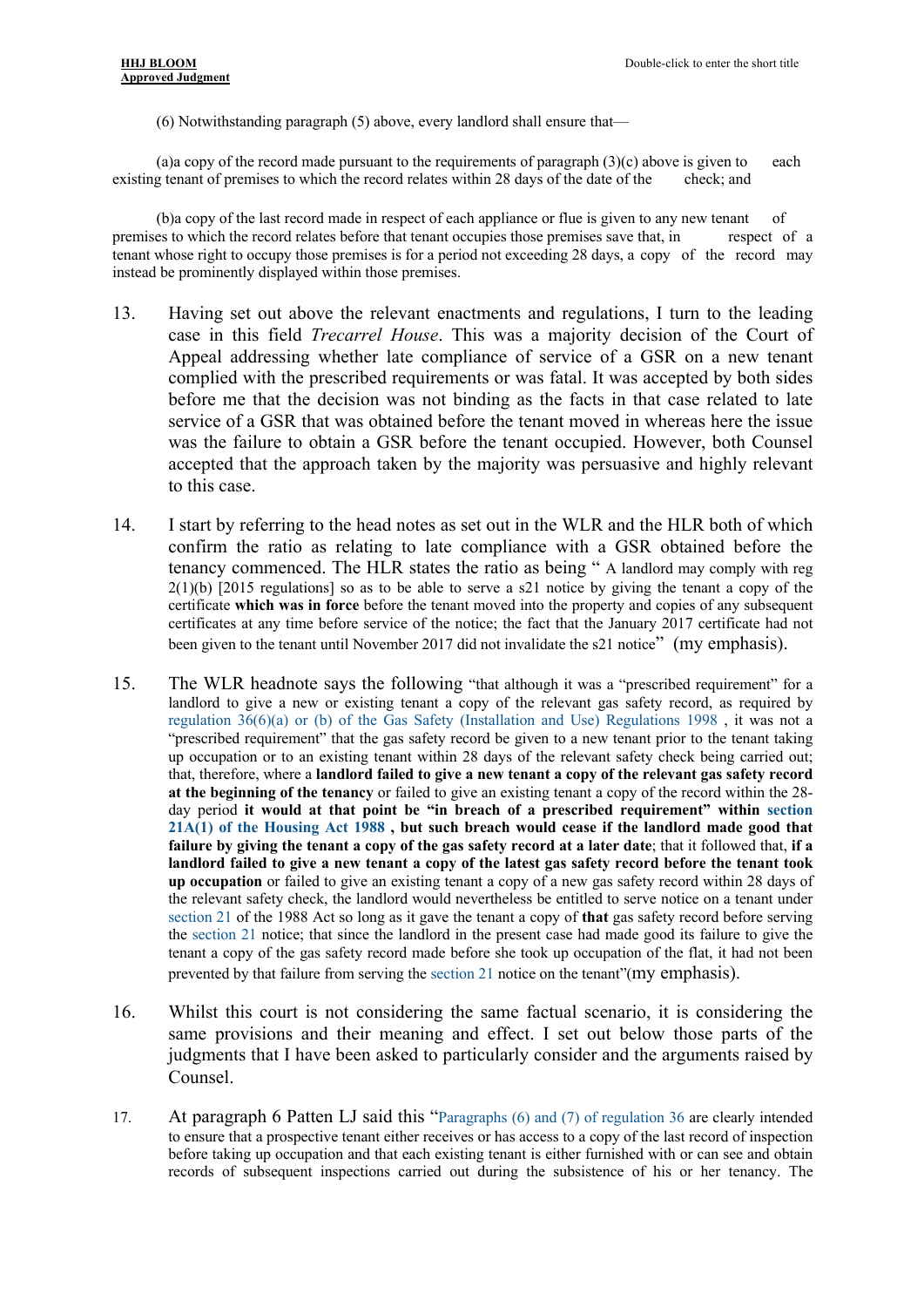frequency of these inspections is prescribed by regulation 36(3) and, if adhered to, will mean that the installations are checked for safety every 12 months beginning no more than 12 months from the installation of the equipment. But regulation 36(3) is not itself a prescribed requirement, although noncompliance is punishable as a criminal offence.

 7. The provisions of section 21A and the 2015 Regulations place additional pressure upon and provide encouragement for landlords to comply with the regulation 36 code of inspection by removing from the landlord his ability to terminate the tenancy using a section  $21(1)$  notice and the accelerated procedure devised to accommodate it. The consequence is that so long as section 21A continues to apply the landlord will be restricted to relying on one of the statutory grounds for possession as if the tenancy were an assured tenancy to which section 7 HA 1988 applies."

- 18. At paragraph 19 Patten LJ considered the argument that Mr Bates had made for the landlord, that the effect of Regulation  $(2)(2)$  was to exclude Regulation 36(6)(b) in its entirety. Hence there was no need to comply with regulation 36(6)(b) at all. Patten LJ rejected that argument and explained his reasons in Paragraph 19 "The first is that such a construction of regulation  $2(2)$  makes no obvious sense in terms of the policy behind regulation  $2(2)$ . It is difficult to see any reason why Parliament should have chosen to require compliance with paragraph (6)(a) for existing tenants but to have deliberately excluded as a prescribed requirement the equivalent protection for new tenants provided for by paragraph (6)(b). The second objection to this construction of regulation 2(2) is that it is an unlikely way of drafting the regulation if the intention was to include only paragraph  $(6)(a)$  in a modified form. One would have expected regulation  $2(1)(b)$  to have identified only paragraph (6)(a) and (7) rather than to have included the whole of both paragraphs and then left the somewhat cryptic provisions of regulation  $2(2)$  to be read as excluding paragraph (6)(b) in its entirety. It seems to me that the more obvious construction of regulation 2(2) is that it relates back to regulation  $2(1)(b)$  which specifies paragraph  $(6)$  as a composite provision without distinguishing between sub-paragraphs (a) and (b). The reference in to "the requirements prescribed by paragraph  $(1)(b)$ " is therefore one to paragraph  $(6)$  as a whole and so when it says that the prescribed requirement is "limited to the requirement on a landlord to give a copy of the relevant record to the tenant" it is referring to that obligation as it appears both in paragraph (6)(a) and in paragraph (6)(b) but to that obligation alone. The effect therefore of regulation 2(2) is to remove the 28-day time limit in paragraph  $(6)(a)$  and arguably also the requirement in paragraph  $(6)(b)$  that a new tenant should be supplied with a copy of the current GSR prior to taking up occupation. The obligation uplifted by regulation  $2(1)(b)$  is (as the words in parenthesis indicate) no more than the obligation to provide the tenant with the relevant GSR. I will return to that point in a moment. But, in my view, for the purposes of section 21A , the prescribed requirement applies to both types of tenant. I do not accept that paragraph (6)(b) is excluded in its entirety"
- 19. Ms Sergides says that this paragraph is relevant as it highlights that Regulation 36(6) has two separate paragraphs and cannot be read as one paragraph. The intention of Parliament was compliance with both paragraphs. If the landlord can provide any GSR ( ie not the last one before the tenant moves in as a new tenant) that is obtained during the tenancy, paragraph 6(b) is otiose. Further it is clear that the reference is to the "current GSR prior to taking up occupation" not to any GSR. Further Patten LJ refers to the "relevant" GSR which cannot simply mean **any** GSR. Ms Bullen- Manson says this paragraph is not relevant to the issues that this court needs to consider. The relevant issues are considered later in his judgment and that of King LJ.
- 20. Patten LJ then went on to consider paragraph 6(b) and the time limits in that paragraph. At paragraph 21 he was concerned as to the fact that were the late compliance with paragraph 6(b) to exclude the landlord from service of s21 notice for the whole tenancy, the effect would be to place a far more onerous sanction on the landlord in respect of the new tenant as opposed to the existing tenant. As Patten LJ said "late production to a new tenant of the most recent GSR will, on the authority of *Caridon (unreported) 2 February 2018* , restrict the landlord's rights to obtain possession to those it would enjoy under an assured tenancy which was not what it granted." He was not persuaded by the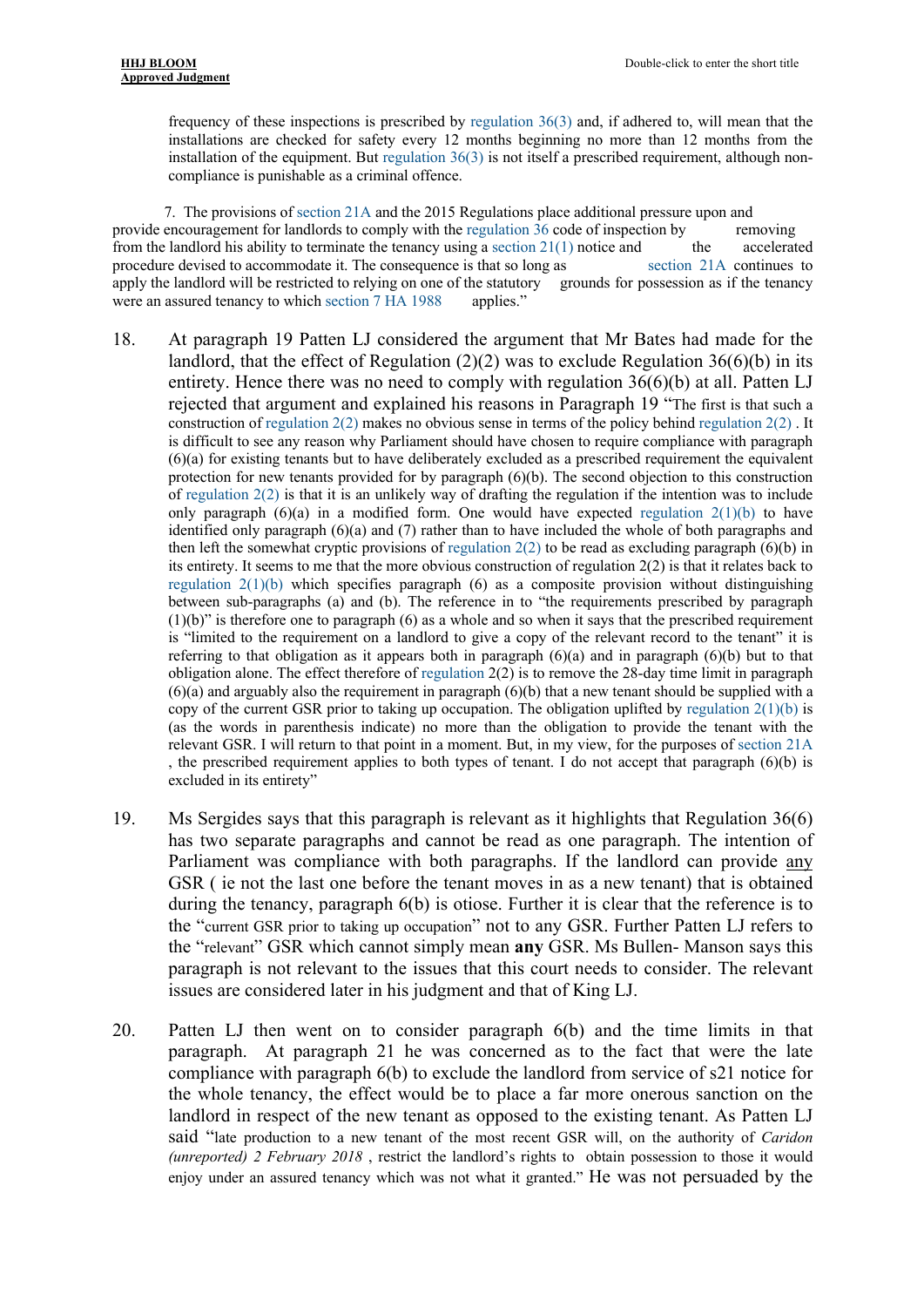reasoning of HHJ Luba QC in *Caridon Property Ltd v Shooltz* unreported 2.2.18 (I should declare my own interest as the DJ whose decision was upheld by HHJ Luba QC). HHJ Luba QC had pointed to policy reasons why a new tenant should have the assurance of seeing the relevant GSR before deciding whether to take a tenancy. But, said Patten LJ, the regulations do not permit the new tenant to see the GSR until they have become a tenant. There is no requirement to provide the GSR prior to the tenancy. He went on to say, at paragraph 22, that it was important to consider, when looking at the intended effect of regulations 36(6) and (7) as prescribed requirements that section 21A was not the primary sanction for non-compliance. There were criminal sanctions. He said this at paragraph 24 which Ms Bullen-Manson relies on in her submissions "The imposition by section 21A of a bar to the service of a section 21 notice is therefore only collateral to these sanctions and, at best, a spur to compliance. It has, in my view, to be read and interpreted in that context. The clear exclusion of the 28-day requirement from paragraph (6)(a) confirms that Parliament did not intend regulation 36(6) and (7) as prescribed requirements to be applied with the same vigour as the regulations themselves". Ms Bullen-Manson says that it is important when this court comes to interpret the same regime on slightly different facts to bear in mind the words and approach of the Court of Appeal. I agree that I must do so. Ms Sergides says of course this is relevant but the Court of Appeal were accepting in this case that primary compliance ie the obtaining of the GSR had occurred and were looking at procedural compliance. The regulations are intended to have some meat on their bones and are not to be rendered meaningless.

- 21. Patten LJ then considered the wording in s21A and the phrase "at a time when". He had previously considered in paragraph 15 whether these words had the effect of "permitting late compliance with an obligation which under the prescribed requirement has (as in this case) to be performed by a particular time." Patten LJ referred to the requirement to comply with the tenancy deposit regime HA 2004. He noted that section 215 provides that no s21 notice may be given "at a time when the deposit is not being held in accordance with an authorised scheme". The scheme made clear, however, that s21 notice may be given if the prescribed information is given or deposit returned. Hence the provision made clear how to end the embargo. However, s21A had not set out how to end the embargo. Patten LJ concluded that the source of the remediable nature of the breach of regulation  $36(6)(b)$  was in Regulation  $2(2)$ . As he had already explained in paragraph 19 above, one had to read that Regulation as limiting the prescribed requirement to one that the landlord give a "copy of the relevant record to the tenant" without any time requirement. The crux of his reasoning lies in paragraph 30 which say as follows: "Although the point is not straightforward, I am not therefore persuaded that for the purposes of section 21A the obligation to provide the GSR to a new tenant prior to the tenant taking up occupation cannot be complied with by late delivery of the GSR. Late delivery of the document does provide the tenant with the information he needs. If a breach has the consequence for which Mr Cherry contends then that must apply in every case of late delivery even if the delay is only minimal. This seems to me an unlikely result for Parliament to have intended particularly in the light of the express rejection of the 28-day deadline under paragraph (6)(a). Many ASTs are granted for fixed periods of one year or less so that in practice the landlord's inability to rely upon section 21 will provide a strong incentive for the timely compliance with paragraph  $(6)(b)$ . As a matter of construction, I therefore prefer the view that as a result of regulation 2(2) the time when the landlord " *is* in breach" of paragraph (6)(b) ends for the purposes of section 21A once the GSR is provided."
- 22. Ms Bullen-Manson says that from the above paragraphs, it is plain that the Court of Appeal considered that a reading of Section 21A suggests that it is a temporal sanction not intended to be permanent. Further that minimal failure by the landlord ie obtaining the GSR a day late would prevent the parties from relying on section 21 at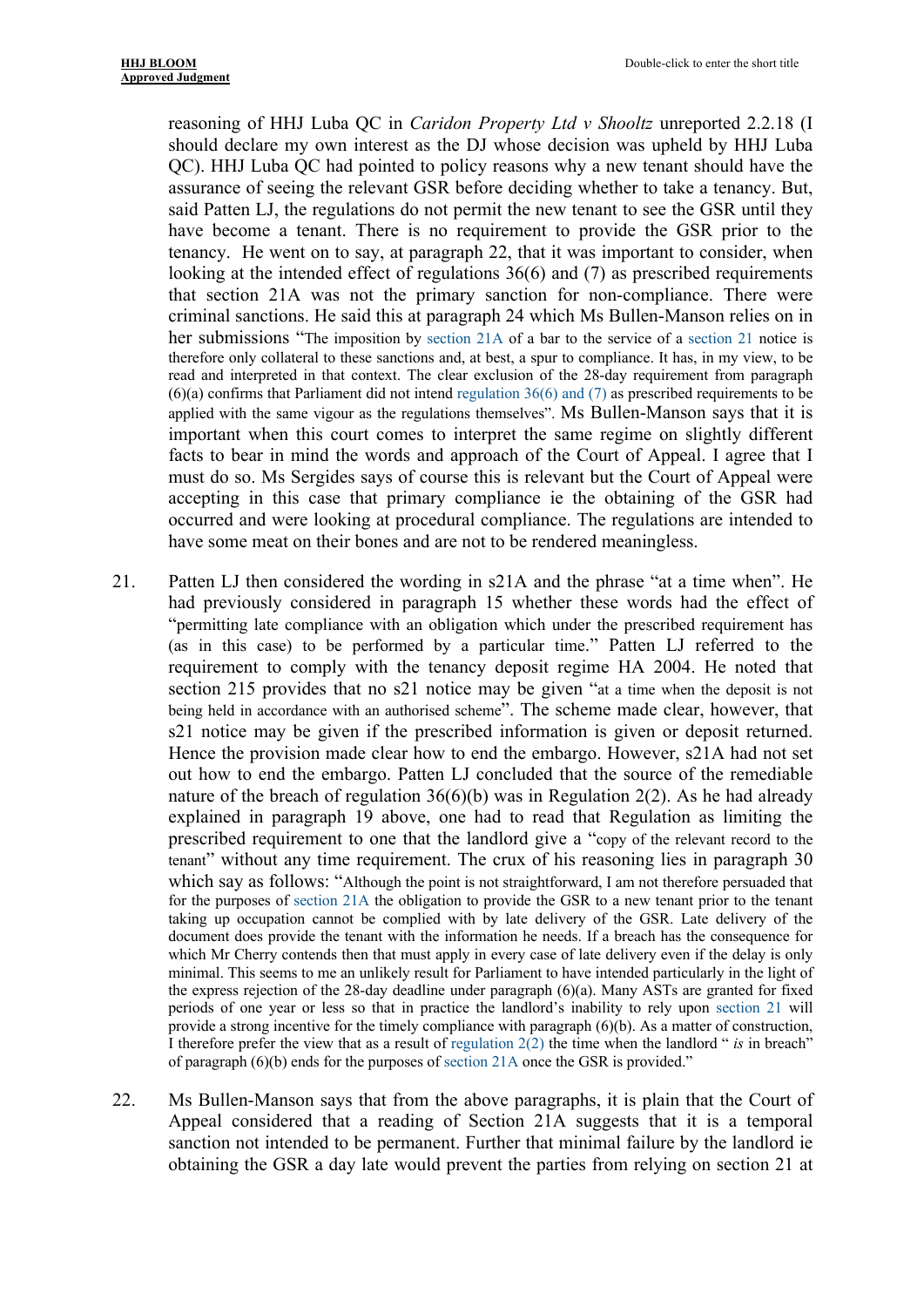all and turn the tenancy into something that was not what was bargained for. This approach, says Ms Bullen-Manson, is binding on me as I consider the same provisions. Ms Sergides says that the focus of the court was on "late delivery" not failure to obtain the relevant GSR at all so it is not binding and in any event is explicable. The landlord had obtained the relevant GSR in *Trecarrell House* but simply failed to provide it in time. Once the landlord provided it, the tenant knows that the landlord has complied with the prescribed requirements and that is why the court held that no sanction should apply. She also says that Patten LJ frequently refers to the "relevant" GSR not just "a" GSR. The relevant record is the "last record" before the "new" tenant took up occupation. Ms Sergides says that reliance on the tenancy deposit scheme as remediable is wrong. Some breaches of the tenancy deposit scheme are irremediable. If the landlord is unable to return the deposit for financial reasons then the breach is irremediable.

- 23. A further point arose in *Trecarrell House* which was whether the failure to carry out inspections every 12 months was fatal. Counsel for the tenant argued that the failure to carry out an inspection every 12 months breached Regulation  $36(3)(c)$  and meant that there was a breach of Regulation  $36(6)(a)$  as it imposes a requirement to provide a "copy of the record made pursuant to the requirements of paragraph 3(c) above". Counsel argued that as Paragraph 3(c) required the landlord to ensure that a record of the appliance was "so checked"; those words referred back to  $(3)(a)$  where it refers to be the duty extending to the appliances being "checked for safety within 12 months". Patten LJ rejected this argument that failure to carry out the next check within 12 months of the last one meant that the landlord had failed to comply with paragraph 6(a). The prescribed requirement was not compliance with paragraph 3(a). The words "so checked" only refer back to the phrase "checked for safety". Patten LJ stated at paragraph 36 : "The obligation imposed on the landlord by paragraph  $(6)(a)$  is to give the existing tenants a copy of a GSR which contains all the information specified in paragraph (3)(c). The April 2018 GSR was not such a document because it did not give the correct date of the safety check. It cannot therefore be relied upon by the claimant as evidence of compliance with paragraph  $(6)(a)$  as a prescribed requirement. The GSR relating to the February 2018 safety check does contain all the information required under paragraph (3)(c) but there is an issue as to when it was served on Ms Rouncefield. If it was not served on her until after she had received the section 21 notice then the claimant is prevented by Section 21A from relying upon that notice."
- 24. Ms Bullen-Manson initially sought to argue that this supported her argument that even if the check is done late, it is a valid check and can be relied on. She later resiled from that as when one reads the argument of Mr Cherry and the reasoning of the judge, it is clear that the point was rather different. What the court held was that the requirement under paragraph 6(a) was to provide a copy of the record made pursuant to the requirement of paragraph 3(c) but that did not include a requirement to do so within 12 months. That was a requirement of the 1998 regulations but the prescribed requirement was merely to provide a record that complied with paragraph 3(c) and the temporal requirements were not part of Regulation 2(2).
- 25. Ms Sergides says that reference back to the earlier paragraphs is important in construing regulation 6(b). The regulation refers specifically to a copy of the "last record" being given to the "new tenant of premises to which the record related before the tenant occupied those premises." She says that paragraph 3(b) says it must be a record made in the 12 months before the tenancy commenced. But in any event on a natural reading the word "last" as set against "new" must mean one that is created before the tenancy comes into being. Otherwise, paragraph 6(b) is otiose and there is no distinction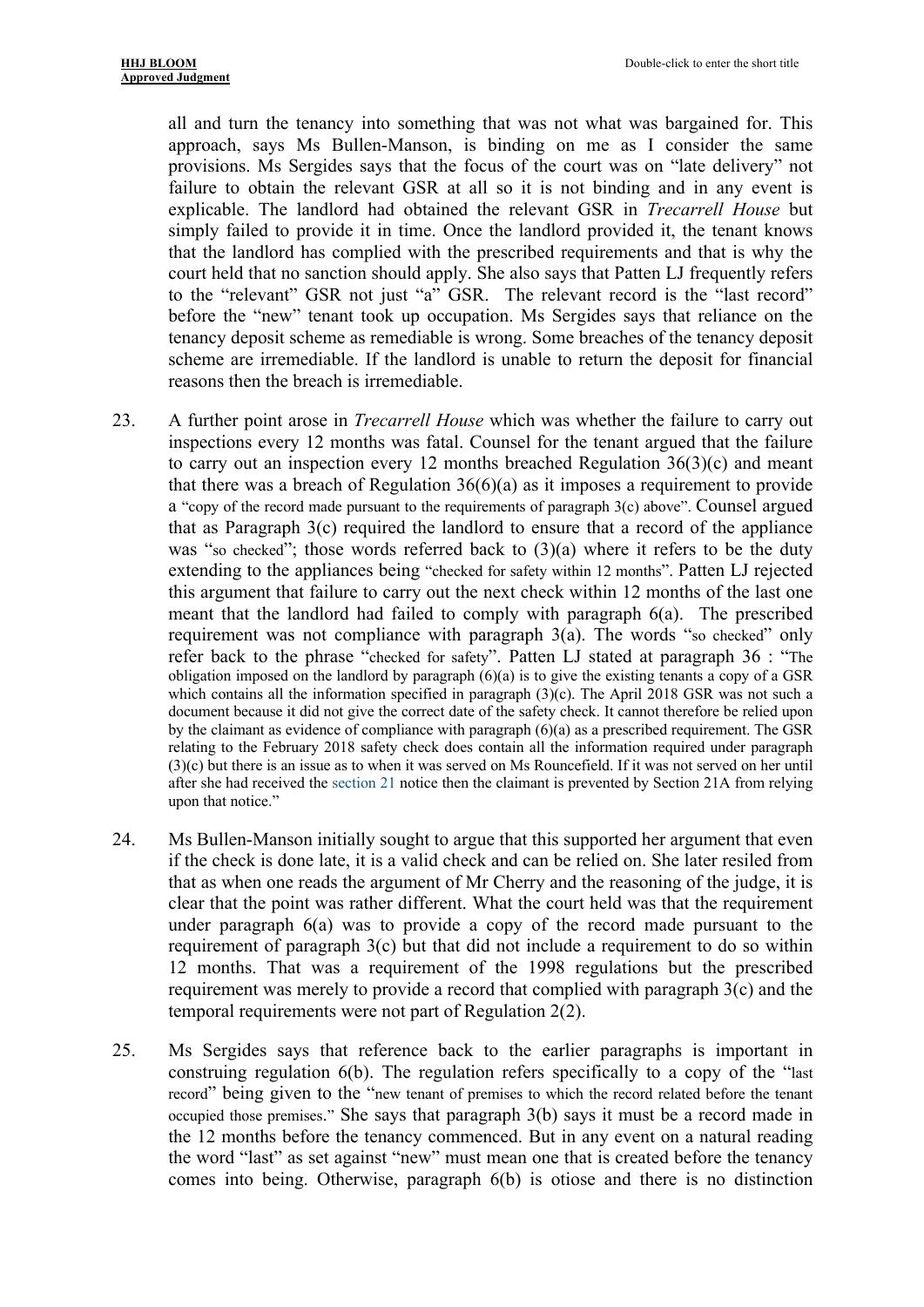between being a new tenant or an existing tenant. All that would be required is service of any GSR prior to the section 21 being served.

26. Turning now to King LJ's judgment she identified the issue at paragraph 38 in these terms "whether a landlord who has omitted to provide his new tenant with a copy of a valid GSR…can make good that omission by providing the GSR at a later date and in so doing, satisfy the requirement of section 21A" of the Housing Act 1988… the landlord being "at the time" of the service of the notice, no longer in breach of a prescribed requirement." At paragraph 40, she said that if the landlord cannot put right their omission to comply with the 1998 regulations then "notwithstanding that all proper gas safety checks may have been completed and the failure be the result only of an administrative oversight, the consequence of that error is that the landlord can no longer rely on the "no fault/notice only grounds for possession under section 21 HA 1988, a procedure which goes hand in hand with the form of shorthold tenancy agreed and entered into between the tenant and landlord. Instead, the tenant's assured shorthold tenancy becomes a fully assured tenancy with accompanying security of tenure." She too was concerned that there would be disparity of outcome for new and existing tenants as the same failure namely to provide a copy of the certificate would lead to wildly differing outcomes. In paragraph 42 she agreed with Patten LJ that "such disparity of outcome does not seem to me to fit with the legislative scheme as a whole". She says this "the features he has identified in his judgment serve to support an interpretation that failure to provide a GSR by a landlord, either at the beginning of a tenancy or following a subsequent annual safety inspection, is not fatal to his ability to give notice under section 21 providing that the relevant certificate has been provided before service of the notice".

#### 27. King LJ summarised her reasoning in paragraph 43 .

"In particular in agreeing with his conclusion I note that:

(i) All the other prescribed requirements are capable of being remedied including in relation to the provisions in respect of the protection of a tenant's deposit whereby by virtue of section  $215(2A)(a)$  Housing Act  $2004$ , if the landlord returns the deposit to the tenant he may then serve a section 21 notice.

(ii) The bar to the service of a section 21 notice is collateral to the criminal sanctions under section 33 of the Health and Safety at Work etc Act 1974 and therefore section 21A HA 1988 is not the primary sanction for non-compliance.

(iii) The landlord has no obligation to provide the GSR prior to the granting of the tenancy, the right to see the GSR arises only once a person has become a tenant. The reference in regulation 2(2) to the "requirement on a landlord to give a copy of the relevant record to the tenant" therefore applies equally to regulation  $36(6)(b)$  (new tenant) as to regulation  $36(6)(a)$  (existing tenant).

(iv) Whilst the words "at a time when" in section 21A(1) give no clear guidance as to what the landlord must do in order to cease to be in breach of the requirement in question, what it does do is anticipate that a landlord may do something which will enable him to cease to be in breach of the requirement.

(v) That "something" in relation to GSRs is found in regulation 2(2) and is to "give a copy of the relevant record to the tenant" and applies by its specific reference to regulation  $2(1)(b)$  of the 2015 Regulations, to both regulation  $36(6)(a)$  and (b).

28. Ms Sergides says this is not an irredeemable breach as the landlord only has to ensure that he has checked his gas appliances prior to the tenancy commencing. The landlord can serve that GSR late but must serve that GSR that existed before the tenant took up occupation. That is the "relevant" GSR not any GSR obtained later in the tenancy. The s21 notice cannot be served if, as in this case, no GSR exists prior to the occupation of the tenant. That is not contrary to anything that the Court of Appeal said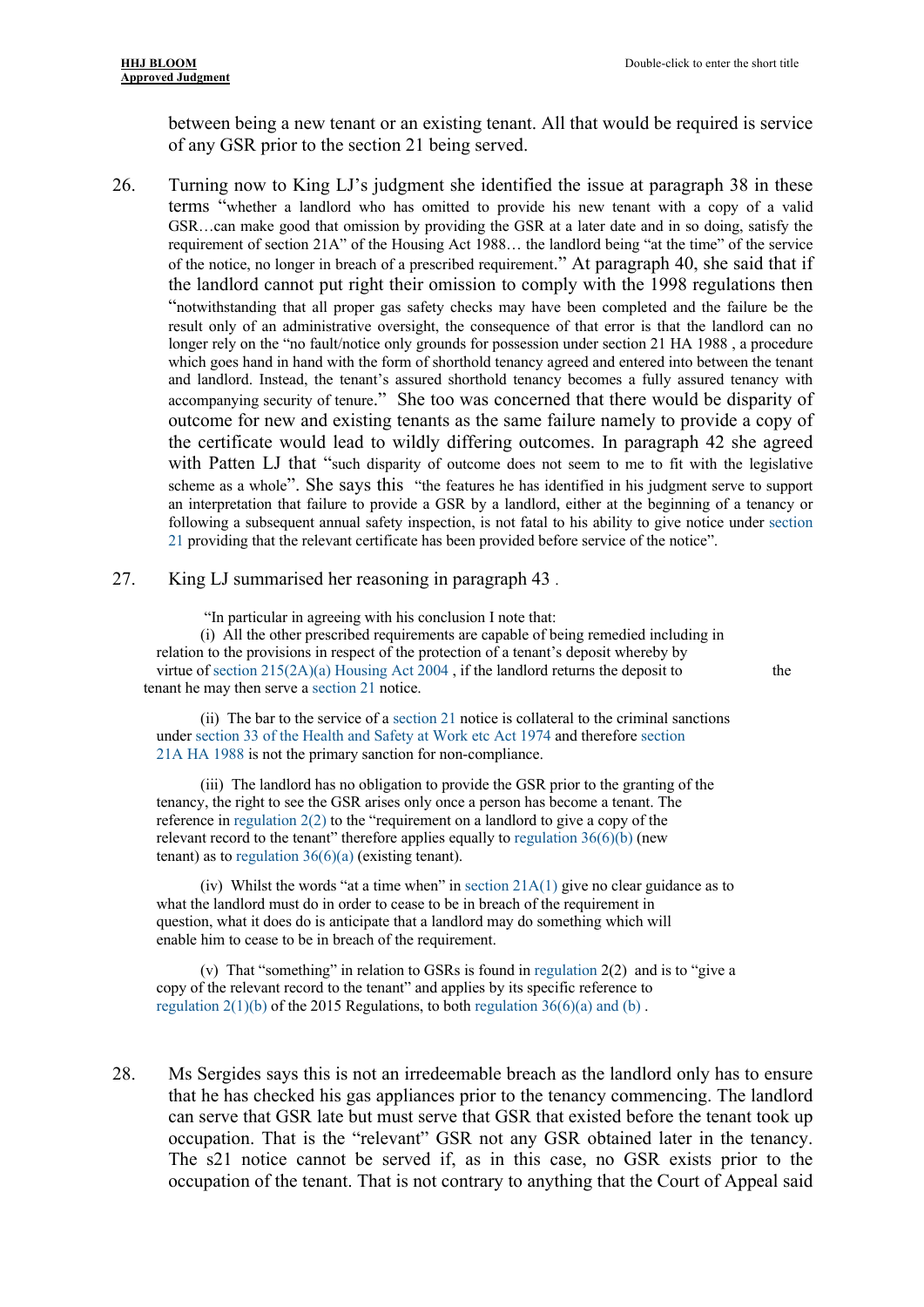which was looking at the policy considerations of late compliance not of a failure to comply at all. She also says that whilst there are criminal sanctions, the importance of the prescribed requirements is not that the tenant knows before they move in that the appliances are safe but as a matter of fact the inspections have occurred regardless of whether the reports are provided or displayed. The court should read the policy considerations in that light.

- 29. Ms Bullen- Manson says that what is critical is that the Court of Appeal stress the importance of the breach being remedial. That, if the court adopted the approach of the tenant, then this breach would not be remediable and the tenancy would become assured. She says that when I consider the words "last record" in paragraph 6(b) they mean what they say ie the last in time before service on the tenant. In other words, the "most recent" is the same as the "last" record. She argues that, as the Court of Appeal did in *Trecarrell House,* I should use a degree of artistic licence in interpreting the statute and if I do that and apply the dicta in *Trecarrell House*, the interpretation must be that the most recent GSR would be sufficient to comply with Section 21A and Regulation 2. She says that on Mrs Sergides' argument the good landlord who makes an error as they do not have a GSR until after the tenant moves in or loses their copy is shut out from the section 21 regime. The "relevant record" in Regulation 2(2) should be read to include a GSR obtained at any time in the tenancy provided it is given or displayed prior to service of the s21 notice.
- 30. Ms Sergides responded to say that the approach of the landlord would elide any difference between paragraph 6(a) and 6(b). The word "last" must have some meaning when in juxtaposition to the word "new". The Court of Appeal were considering whether the prescribed requirement to comply with the 1998 regulations was met by late service. Compliance with paragraph 6 of the 1998 regulations is prescribed. There must some point to the reference to the words in the regulations of the "relevant" record not "any" record.

### **Conclusions**

- 31. Neither argument is without difficulties as Ms Bullen-Manson rightly pointed out. In terms of outcome, if the landlord succeeds the effect is that they can comply with the prescribed requirements by serving a GSR obtained at any time during the tenancy before service of the s21 notice. Indeed, they could never have a GSR until the day they seek to terminate the tenancy by serving a s21 notice. As against that, a failure to obtain a GSR prior to the tenant entering into occupation renders the "no fault" tenancy a tenancy which can only be terminated with reason which was not what the parties contracted for. That applies whether the failure is by a day or two or a year or two. Having listened carefully to both sides and considered the decision of *Trecarrell House*, I am satisfied that that the appeal should be allowed.
- 32. The starting point must be to look at the actual wording of the relevant provisions. S21A is headed "compliance with prescribed legal requirement". The section then provides that the requirements that may be prescribed include those that relate to the "health and safety of occupiers of dwelling houses". Hence before we get to the Regulations, we can see that the purpose of section 21A was to protect the "health and safety" of occupiers. The legislature provided additional requirements to ensure that tenants had greater protection in various ways. In this context the issue relates to protecting health and safety of occupiers. That is an important protection for tenants.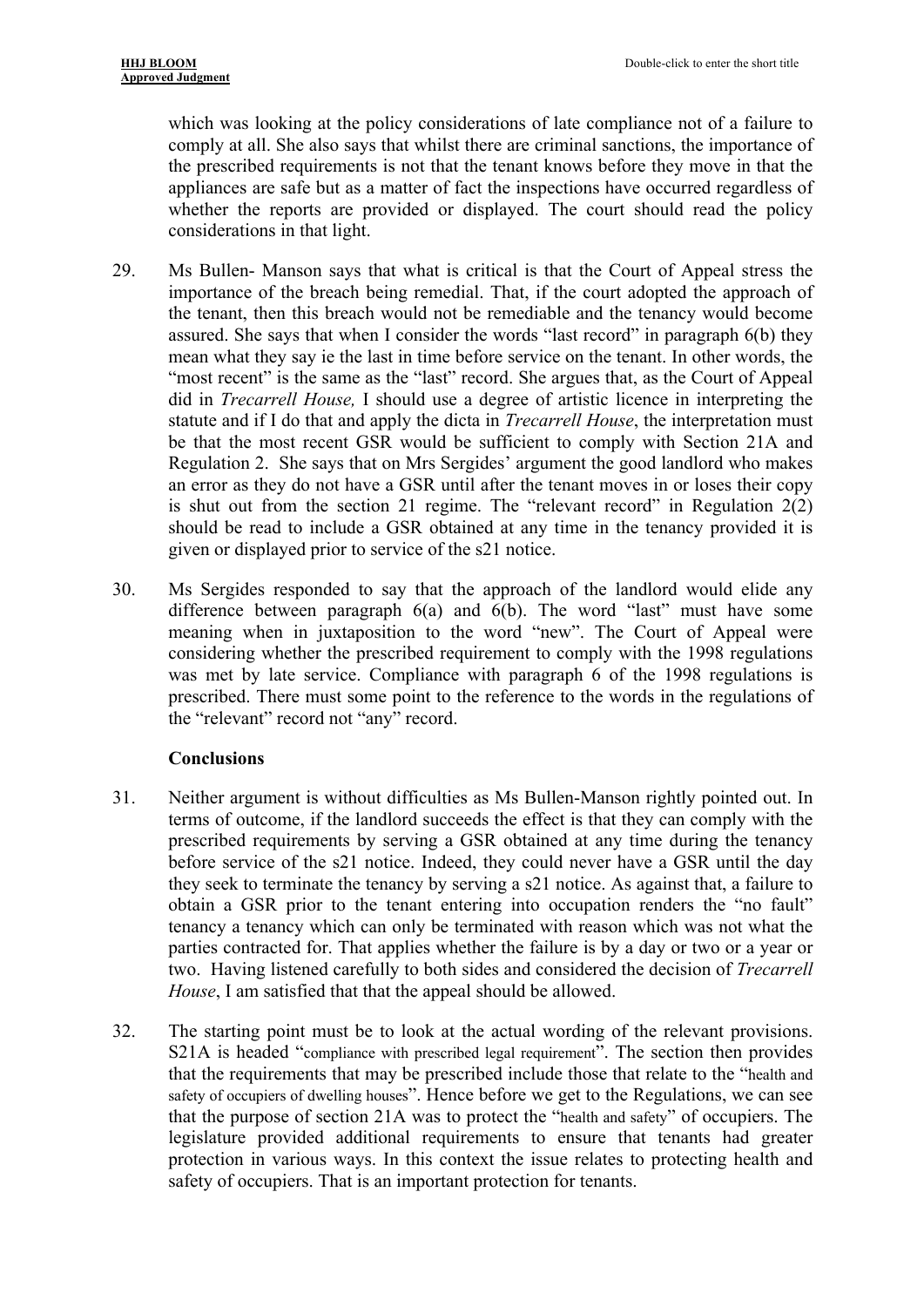- 33. Turning next to Regulation 2(2) of the 2015 Regulations it is clear that the requirement prescribed is on the landlord to give a copy of the "relevant record" to the tenant. What does "relevant record" mean in this context. The relevant record must be read by considering Regulation 36(6) of the 1998 Regulations.
- 34. Regulation 36(6)(b) provides that the "last" record must be provided to a "new" tenant. We now know that for the purposes of S21 the prescribed requirement does not mean that the landlord needs to serve that record before the tenant occupies the premises as late delivery of that record will suffice (see *Trecarrell House*). Of course, in the context of the 1998 Regulations as those words do exist it is plain that the "last" record must refer to a record that existed before the tenant occupied. The court now has to interpret the meaning of "last record" where the prescribed requirement is only service of the relevant record which is in turn the last record served on the new tenant.
- 35. Regulation 36(6)(a) refers to "existing" tenants and the requirement to provide a record to them in accordance with paragraph 3(c). From the wording of paragraph 6, it is clear that there are different requirements envisaged in relation to new and existing tenants. Lord Patten at paragraph 19 clearly considered that there was a difference in the two types of tenant and the legislature did not provide that the prescribed requirement was **only** to apply to existing tenants. In reading and interpreting regulation 6(b), the court has to have in mind that there is intended to be a differential between the obligations towards "new" and "existing" tenants. "New" must mean that the tenancy has recently commenced. It cannot be that the prescribed requirement is met by serving a GSR on a tenant 5 years later as surely that would fall in paragraph 6(a).
- 36. The only logical meaning of the prescribed requirement in relation to paragraph 6(b) is that the GSR must be the last one before the tenant moved into occupation. The words "last" and "new" read with the word "relevant" in Regulation 2(2) on their natural meaning lead to the inevitable conclusion that what is intended is a GSR that existed when the tenant went into occupation. If one adopts the argument of the landlord that all that is required is to provide the most recent record to the tenant, then the word "new" is lost in paragraph 6(b). All that one is required to provide is the "last" record to the tenant. In addition, it is clear that the Court of Appeal saw a difference between the two parts of Regulation 36(6). Parliament intended that the prescribed requirements covered both types of tenant. The approach of the landlord means that the two paragraphs are indistinguishable. Both tenants whether new or existing would comply with the prescribed requirements if served with any GSR provided it was served before the section 21 notice. It is very difficult to see how that was the intention of the legislature given the two different routes provided . Indeed, the Court of Appeal was clear that  $36(6)(b)$  was not to be excluded (see para 19 of *Trecarrell House*).
- 37. Ms Bullen-Manson says to construe the clauses in this way is contrary to the authority of *Trecarrell House* which is very persuasive authority. I now turn to consider the reasoning of the Court of Appeal and whether what appears to be the plain meaning of the words is wrong in the light of their reasoning and whether I should, as she suggests, adopt artistic licence to ensure that the prescribed requirements read as the landlord seeks.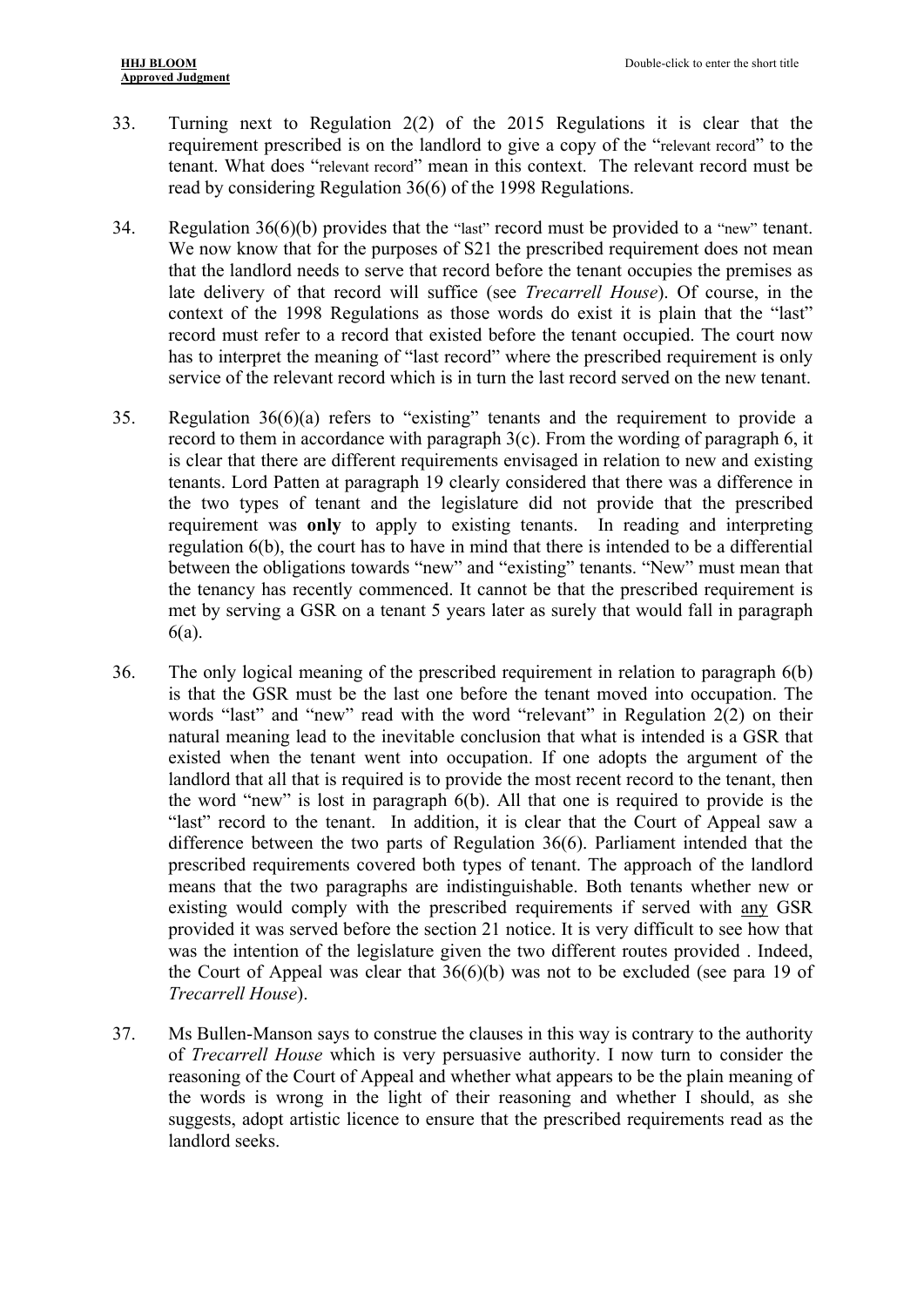- 38. Firstly, the disparity in treatment of the existing and new tenant does not exist as it did in *Trecarrell House*. On the facts in *Trecarrell House* if the tenant's argument had succeeded, the existing tenant could be served with a s21 notice provided they received a GSR that complied with paragraph 36 (3)(c) at any time before the s21 notice was served. Whereas the new tenant became an assured tenant even if there was a GSR prior to occupation but they had not received the same. On the current facts, if the tenant's argument is correct, the existing tenant who had never received a valid GSR (ie one that existed **before** they moved in) would be in the same position as the new tenant. Neither could be served with a section 21 notice. Hence there is no disparity of position. That is not eliding the two paragraphs as once the new tenant has received a valid GSR predating their occupation, there are ongoing obligations under paragraph  $36(6)(a)$ .
- 39. Secondly the Court of Appeal said that the sanction was too draconian. Further the words "at any time" meant that there was a remediable position. Further all other prescribed requirements were capable of remedy. I note that at paragraph 40 King L said this " if the proper interpretation of regulation (2) of the 2015 regulations means that a landlord cannot put right his omission then, **notwithstanding that all proper gas safety checks may have been completed and the failure be administrative oversight**, the consequence of that error is that that the landlord can no longer rely on the "no fault/notice only ground for possession." (emphasis mine). Hence, she appeared to view it as an administrative rather than substantive oversight. Ms Bullen-Manson says the word "may" is not limiting consideration to the situation where there is a late check. That could be so but what is clear is her Ladyship is differentiating between procedural and substantive failures.
- 40. The sanction for failure to comply at all is draconian. However, this sanction appears to only apply where there is no GSR at all prior to moving in. By reference to *Trecarrell House* and Patten LJ's views at paragraph 35 it would not appear that to meet the prescribed requirements, the GSR under paragraph 6(b) would have to be completed 12 months before the letting or within 12 months of installation as the issue is rather that there is a record created that is the last one before the new tenancy. The important factor is that a GSR has been created prior to the tenancy commencing. Why should there not be a draconian sanction where there is no GSR at all prior to the tenant moving in? That is not an administrative oversight but a serious failure to comply with substantive requirements that have a criminal sanction but also exist to ensure as a matter of fact that properties are safe. I agree with Ms Sergides that, as was said in *Trecarrell House*, one can distinguish between the situation where the landlord has made a trivial error and failed to serve a document and the situation where the landlord has failed to obtain any safety checks for the gas installations. It is not whether the tenant knows the property is safe but whether objectively the checks have been done so that it is safe. The prescribed requirements must have some meaning. The purpose of them is to provide tenants with protection as regards their health and safety whilst in occupation. How does S21A and Regulation 2 have any force if the GSR can be obtained at any time in the tenancy?
- 41. If one looks at the comments made by Patten LJ regarding criminal sanctions in paragraph 24, he made the valid point that S21A is collateral to the criminal sanctions and has to be read and interpreted in that context. He then referred to the fact that the legislature excluded the 28 days and plainly did not consider that the 1998 regulations were to be applied with the same vigour as the regulations themselves. None of that is disputed in reaching the conclusion I have. However, in reading and interpreting s21A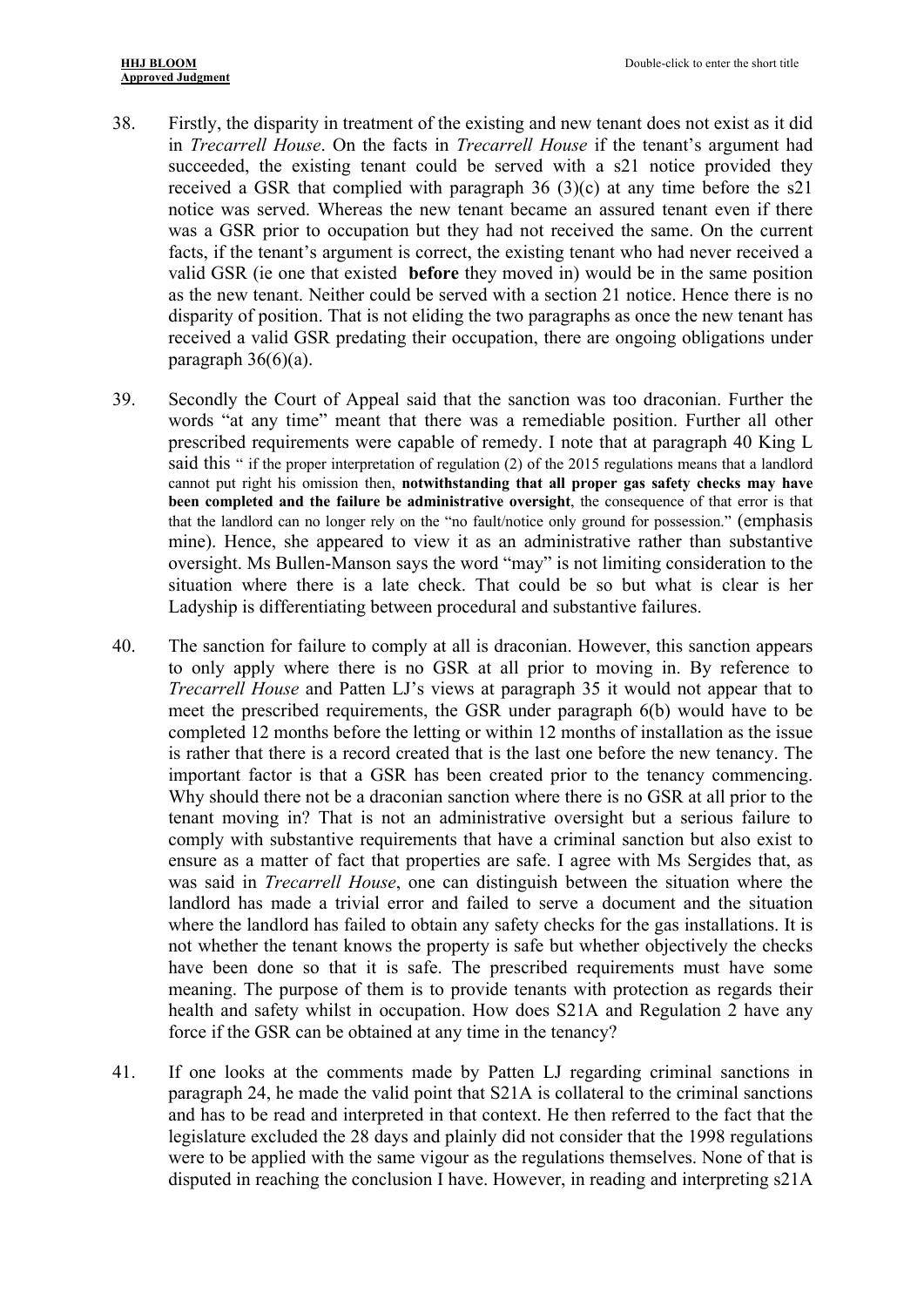and Regulation 2, the court has to have in mind that there is a prescribed requirement to provide the last record to the new tenant. It was intended to ensure that basic checks had been done before tenants took up occupation. Parliament may not have intended that the prescribed requirement had the force of the 1998 regulations as regards late delivery but it did envisage a basic minimum that there were checks before occupation. I have considered the collateral nature of this legislation and understand why the Court of Appeal considered a mere procedural error should not undermine the tenancy. None of the comments by Patten LJ and King LJ suggest that they considered that a failure to carry out any checks before occupation was not a breach of the prescribed requirements. I take account of all that was said in *Trecarrell House* about the primary sanction being the criminal sanctions. However, that was said in the context of a procedural failure rather than a substantive failure.

- 42. Finally, the Court of Appeal said that the regulations envisaged the defect being remediable. Firstly, if the GSR record is obtained before the tenancy, it is remediable as it can be provided late. The breach of the requirements ie failure to serve the relevant GSR is remediable by late delivery. Regulation 2(2) provides the remedy for the breach namely provision of the relevant record (paras 29 and 43 of *Trecarrell House*). The Court of Appeal addressed remedy in this context. No consideration was given to a total failure to comply with the prescribed requirements prior to occupation. Secondly, the Court of Appeal assumed that a deposit could be returned but that is not always feasible and hence in those situations, the breach is not remediable. This court cannot rewrite the prescribed requirements to make the breach remediable. If the interpretation of the wording in context leads to a particular meaning which does not provide a remedy, that is for Parliament to resolve. Why is a serious sanction not appropriate where there is no GSR at all prior to letting? Landlords are obliged to know their legal responsibilities. Parliament has said that they are not to obtain possession on a "no fault" basis where they failed to get a GSR prior to letting. It is plainly an important requirement that gas appliances are safety checked. If what was intended was that as a landlord you can remedy your breach by getting a record later, that would drive a coach and horses through the legislative intention to protect occupiers' health and safety.
- 43. I agree with Ms Bullen-Manson that the failure to obtain a GSR prior to occupation turns the tenancy into something that the parties did not envisage but the remedy is to comply with the Regulation 2(2) and obtain the relevant record before the tenant moves in. If the court interprets this Regulation as the Landlord seeks the result is that Section 21A(2)(b) has no meaning. There are no meaningful prescribed requirements regarding health and safety as the landlord can serve the relevant GSR immediately before he serves the s21 notice. That would render the purpose of the prescribed requirements without any force at all and remove any protection for the tenant. The criminal sanctions are not enough where there is a substantive as opposed to procedural breach. If the legislature failed to provide a remedy that does not permit this court to rewrite the regulations so as to provide a meaning that is not available on the wording of the Act and Regulations even when read in context.
- 44. I am bolstered in my conclusions by the fact that the Court of Appeal plainly envisage that there will be a valid GSR in existence before the tenancy commences. In paragraph 30 of Patten LJ judgment is clearly referring to a GSR that exists at the date the tenant moves into occupation. He states that he is not persuaded that "the **obligation** to provide the GSR to the **new** tenant prior to the tenant taking up occupation cannot be complied with